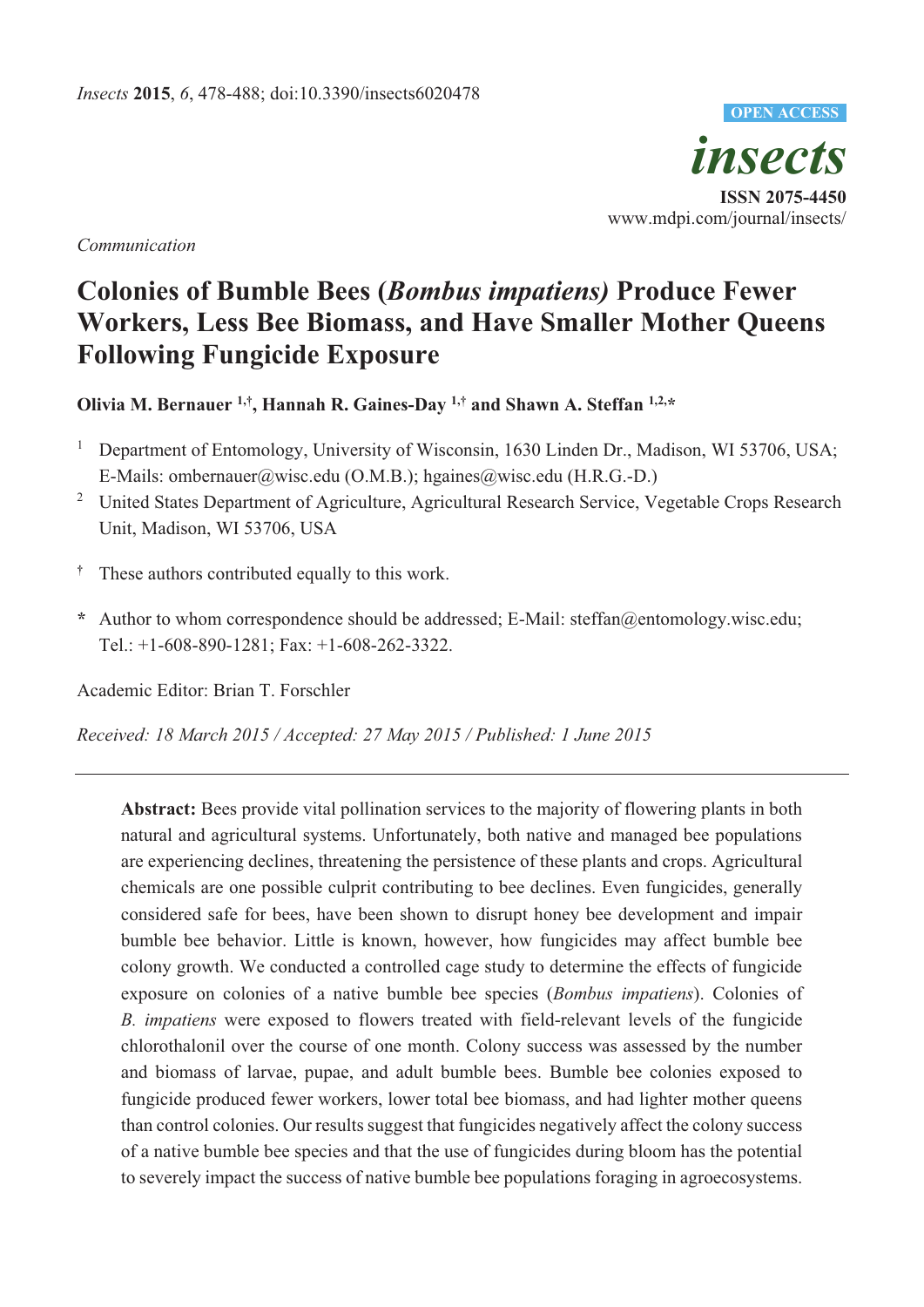**Keywords:** chlorothalonil; bee decline; native bees

# **1. Introduction**

Bees are among the most important pollinators, providing vital services to natural and agricultural systems. Approximately 90% of flowering plants, including 35% of all crops, require insect mediated pollination [1,2]. Managed honey bees are the most widely used bees for crop pollination, although for certain crops, native bees are more effective pollinators than honey bees (e.g., cranberry, [3]; apple, [4]; cherry, [5]; alfalfa, [6]). Unfortunately, both managed honey bees and wild, native bees have been declining around the world [7–10]. Although the exact cause of these declines is uncertain, several factors have been implicated including habitat loss and fragmentation, disease, and exposure to agricultural chemicals [7,11,12]. Gaining a better understanding of each of the factors driving these declines is vital to ensure the continued provisioning of pollination services to both natural and agricultural systems.

Exposure to agricultural chemicals is one factor implicated in bee declines that has received much attention in both the scientific and popular media [13–18]. The majority of research focuses on insecticides (e.g., [19–21]); however, increasing evidence suggests that fungicides may also have detrimental effects on bees [22–25]. For example, honey bee colonies exposed to chlorothalonil, a commonly used, broad-spectrum fungicide, had higher rates of mortality than colonies not exposed to the chemical [24]. Furthermore, honey bee larvae reared on pollen contaminated with fungicides (Captan®, Rovral®, or Ziram®) failed to develop into adults [25]. Additionally, Pettis *et al*. [26] found that 100% of honey bee-collected pollen in agricultural landscapes contained fungicide residue. This suggests that fungicide exposure to honey bees is common and frequent. Since wild, native bees are also important crop pollinators, it is likely that they, too, run the risk of being exposed to fungicides if foraging within agricultural landscapes. It is critical, therefore, to examine the effects of fungicides on both managed and native bees.

Bumble bees are known to be important pollinators in many systems [1,27,28] and are unique among bees native to North America because they exist both as wild colonies as well as commercially available managed colonies, making them a model organism to study how agrochemical exposure affects wild bees. Of the few studies that have investigated the effect of fungicides on bumble bees, the results were conflicting (e.g., altered foraging behavior, [23], no effect [29,30] no effect on brood production yet repellency to adults [31]). Few studies, therefore, have documented the effect of fungicides on bumble bee colony growth and success. Here, we have conducted a controlled caging study to isolate the impacts of the fungicide, chlorothalonil, on the colony success of a North American bumble bee species (*Bombus impatiens* Cresson). Chlorothalonil is a widely used fungicide on crop and ornamental plants [32] and is commonly found in high concentrations within the pollen and hives of honey bees foraging in agricultural systems [14,26]. Well-known products that contain chlorothalonil as their active ingredient include Bravo®, Daconil®, and Sweep® [33]. The initial intended use of chlorothalonil was for fungal diseases of turf grasses [34], but it was later approved for use on food crops and is now applied to a wide variety of flowering nut, vegetable, and fruit crops [33]. The application of chlorothalonil to flowering agricultural crops means that there is the potential for pollinators to come in contact with this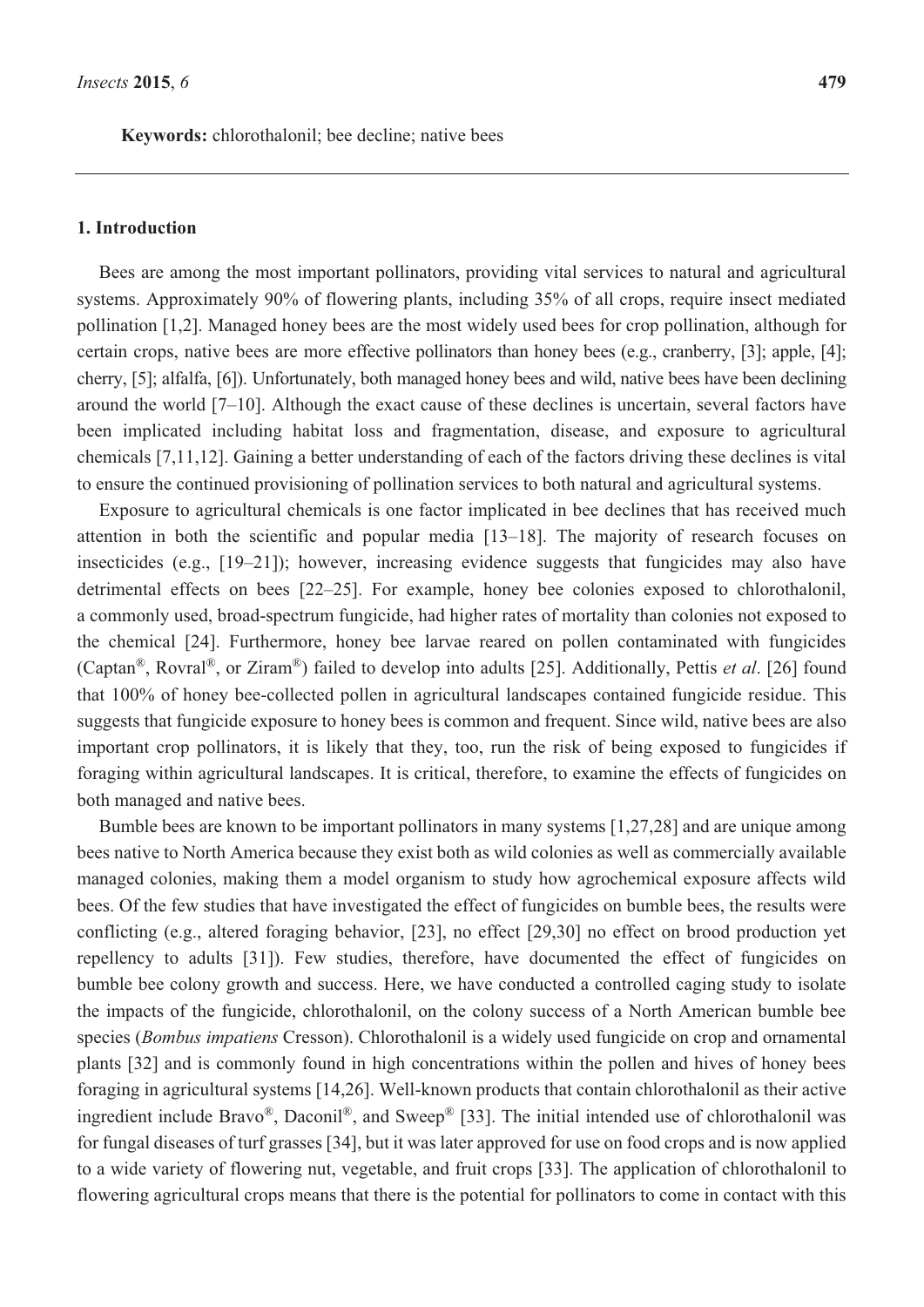compound. For example, Mullin *et al*. [14] surveyed honey bee colonies from 23 states and found that chlorothalonil was the most frequently detected pesticide in pollen and wax samples. Additionally, chlorothalonil has been found within "entombed pollen" in honey bee colonies that suffered from colony collapse disorder (CCD) [24]. The fact that honey bees are commonly exposed to chlorothalonil suggests that bumble bees and other native species foraging in agricultural crops are also being exposed. Given the negative impacts associated with chlorothalonil exposure in honey bees [24], we hypothesize that bumble bee colonies exposed to this fungicide will have reduced colony success, as measured by number and biomass of larvae, pupae, and adult bees.

## **2. Materials and Methods**

# *2.1. Experimental Set-Up*

To assess the effect of fungicide exposure on bumble bee colony success, we conducted a cage study at the West Madison Agricultural Research Station (Madison, WI). Ten mesh cages (3 m  $\times$  3 m base  $\times$  2 m tall, Ozark Trail Instant 10' × 10' Screen Houses) were set up in a field planted with oats (*Avena barbata*). A trench was dug around each cage and all four edges were buried into the ground to ensure that bees could not escape. Cages were stocked with potted, flowering plants known to be attractive to bees: buckwheat (*Fagopyrum esculentum*), borage (*Borago officinalis*), alyssum (*Lobularia maritima*  cultivar), cosmos (*Cosmos bipinnatus* cultivars), and sunflowers (*Helianthus annuus* cultivars). Cages were additionally supplemented with a single tray (36 × 42 cm) of in-bloom clover (*Trifolium* sp.). Floral resources were clustered within one corner of the cage occupying a space approximately 2.5 m  $\times$  1 m. The remaining area of the cage was evenly vegetated by the oats. Bumble bee colonies (*Bombus impatiens*, research "mini-colonies," Koppert Biological Systems, Howell, MI) each containing workers and a single queen, were randomly assigned a treatment (fungicide +/−, *n* = 5 colonies per treatment), then placed within a field cage ( $n = 1$  colony per cage) for 29 days (23 June–21 July 2014). Initial colony weight did not differ between treatments ( $F_{1,9} = 0.18$ ,  $p = 0.68$ ). Colonies were retrieved from the field prior to producing gynes and placed in a freezer.

To protect the colony boxes from direct sun and rain, colonies were placed in plastic crates wrapped in insulated bubble wrap and set on two bricks. Crates were staked down with two large turf stakes and a piece of parachute cord. Colony boxes were oriented so that the colony's opening was facing south to provide the bees with optimal navigational conditions [35]. Colonies were provided sugar water bladders to supplement nectar availability (similar to [17]), which remained in place for the duration of the study.

The fungicide chlorothalonil (Bravo® with Weatherstik, Syngenta AG, Basel, Switzerland) was applied at a field-relevant level (20 g/L) to flowering plants in the five fungicide treatment cages using a hand held pesticide sprayer (RL FloMaster Yard and Garden Sprayer, 1 Gallon, Model 1401P) twice during the study (day 0 and 13). Fungicide was applied as "spray to drip," meaning that all flowers were uniformly coated such that no further liquid could adhere to floral surfaces. Approximately 0.8 L of liquid was applied per cage. This corresponds to  $\sim$ 17 kg/ha of the active ingredient, chlorothalonil, which is below the upper range of allowable rates for ornamental plants and turf. Fungicide was only applied to plants. Colonies were present in the cages when the sprays occurred, but colonies were not sprayed directly. Applications were made in the late evening at and after dusk and on days with little or no wind or rain.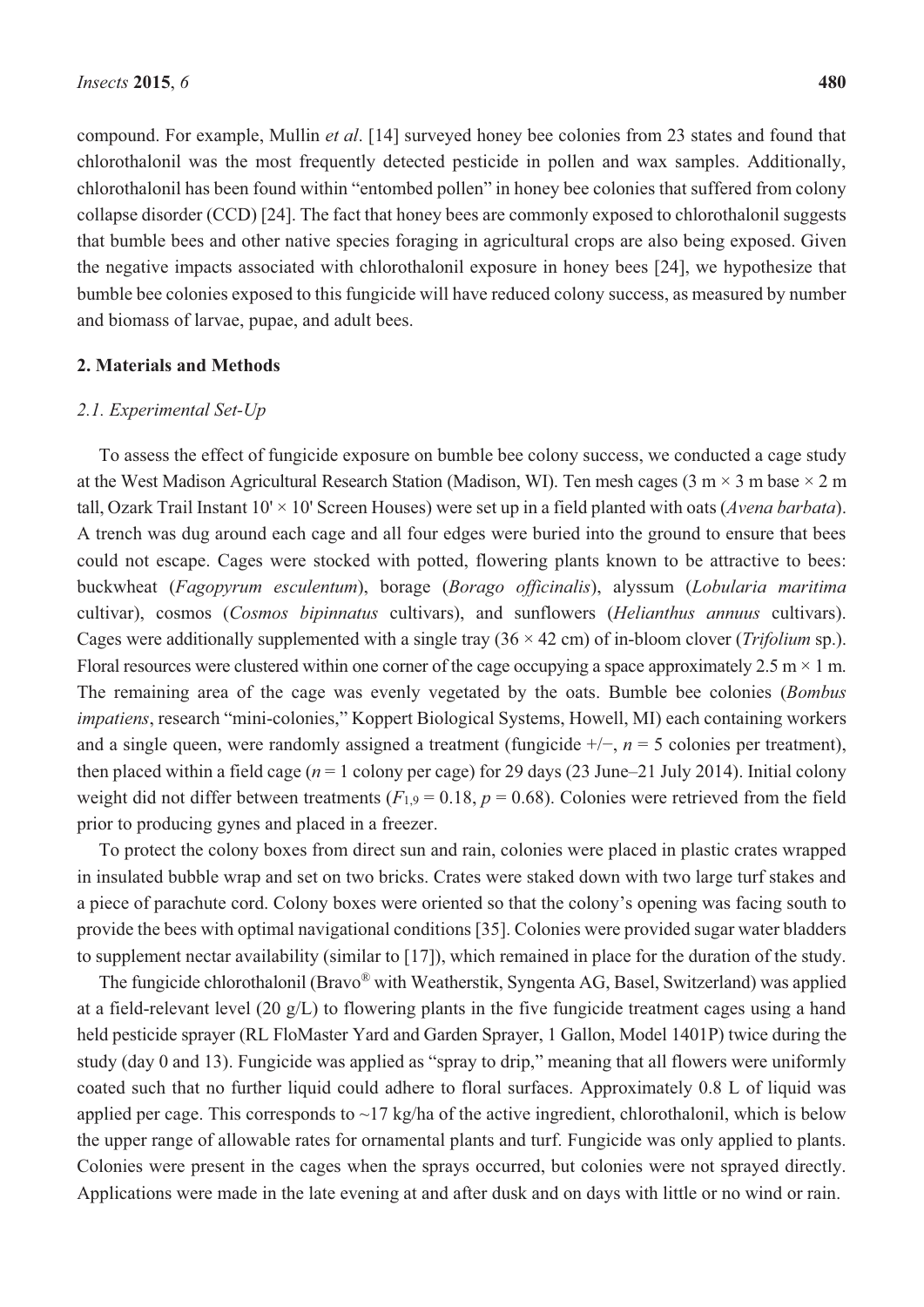# *2.2. Sampling and Analyses*

At the conclusion of the study, *B. impatiens* colonies were collected from the cages. Exit doors were blocked 24 h prior to collection, allowing bees to return to the colony box but not leave. Any bees that were seen outside the colony at the time of retrieval were collected into a vial and kept with their respective colony. The following response variables were measured: number and dry-weight of larvae, pupae, workers (*i.e.*, adult female foragers), adult males, and the mother queen.

Before analyzing the data, we used a Shapiro-Wilk Goodness of Fit test to assess whether the data met the assumptions of normality and 2-sided *F*-test to assess whether variances were equal. For variables that met the assumptions, a one-way ANOVA was performed with treatment as the independent variable. For data that did not meet the assumptions, a non-parametric Wilcoxon Rank Sum Test (also called Mann-Whitney *U* test) was performed. Statistics related to normality and variance are presented in Table 1. All statistical analyses were conducted in JMP Pro 11 [36].

# **3. Results**

Colonies exposed to the fungicide treatment  $(n = 5)$  produced less than a third as many workers (mean  $\pm$  SE, fungicide 12.2  $\pm$  3.8 *vs*. control 43.2  $\pm$  11.2,  $F_{1,9}$  = 6.8,  $p$  = 0.03), less than half the amount of bee biomass (fungicide  $0.91g \pm 0.15$  *vs.* control  $2.36g \pm 0.55$ ,  $F_{1.9} = 8.3$ ,  $p = 0.02$ ) and had mother queens with half the body mass (fungicide  $0.14g \pm 0.04$  *vs.* control  $0.27 \pm 0.01$ ,  $Z = 2.5$ ,  $p = 0.01$ ) as compared to colonies in the no-fungicide control treatment (Table 1, Figure 1). The number of larvae, pupae, and males did not differ between treatments (Table 1). The biomass of each individual life stage (larvae, pupae, workers, and adult males) also did not differ (Table 1), nor did the weight per individual for larvae, pupae, and workers (Table 1). There were insufficient data to analyze the weight per individual for adult males by treatment.

# **4. Discussion**

Over the past decade, declines among certain bee taxa have been documented worldwide [11]. One possible factor contributing to their decline is exposure to agricultural chemicals. Fungicides, used widely in agricultural systems, are generally considered safe for bees [29,31,37], but recent findings suggest otherwise (e.g., [22,23,25,30]). Using field cages, we found that bumble bee colonies exposed to the fungicide, chlorothalonil, resulted in significantly fewer worker bees, less total bee biomass and smaller mother queens than those in the control treatment.

One of the clearest patterns in our study was the significant reduction in the number of worker bees within the colonies exposed to fungicide. Colony success is dependent on the capacity of workers to collect resources and care for the queen, allowing the colony to grow and ultimately produce as many new queens as possible [38]. In order to maximize queen production, the colony must first collect sufficient resources to maximize forager numbers. With fewer foragers, a colony will be compromised in its capacity to support new queens. Thus, a colony that has a reduced number of foragers will likely have reduced fitness [38,39].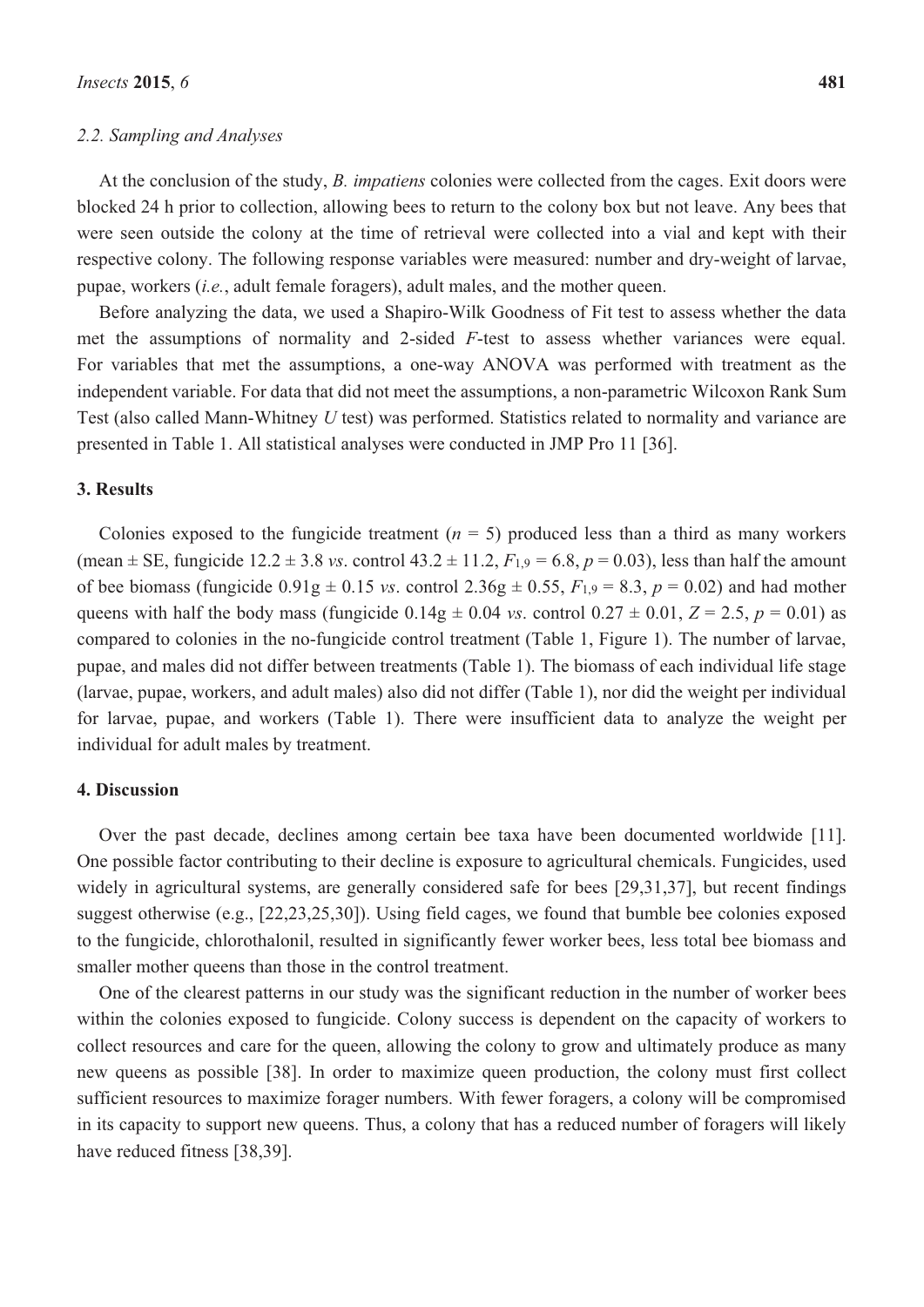#### *Insects* **2015**, *6* **482**

**Table 1.** Results of statistical analysis comparing the number, biomass, and biomass per individual for larvae, pupae, and adult (*i.e.*, female, male, and mother queen) bumble bees in fungicide treatments as compared to the non-fungicide control. For data that did not meet the assumptions of normality or equal variance, a non-parametric test was used.

| <i>Y</i> -variable     |                         | Shapiro-Wilk †                | $F$ -test, 2-sided $\ddagger$   | <b>ANOVA</b>                | <b>Wilcoxon Rank Sum</b> |
|------------------------|-------------------------|-------------------------------|---------------------------------|-----------------------------|--------------------------|
| Number                 | Larvae                  | $W = 0.92, p = 0.37$          | $F_{4,4} = 1.5, p = 0.71$       | $F_{1,9} = 0.47, p = 0.51$  |                          |
|                        | Pupae                   | $W = 0.96, p = 0.84$          | $F_{4,4} = 17.8, p = 0.02$ *    |                             | $Z = -0.74$ , $p = 0.46$ |
|                        | Workers                 | $W = 0.97, p = 0.92$          | $F_{4,4} = 8.5, p = 0.06$       | $F_{1,9} = 6.8, p = 0.03$ * |                          |
|                        | Adult males             | $W = 0.62$ , $p = 0.0001$ *** | insufficient data               |                             | $Z = -0.8, p = 0.42$     |
|                        | Total                   | $W = 0.96, p = 0.80$          | $F_{4,4} = 2.3, p = 0.43$       | $F_{1,9} = 4.0, p = 0.08$   |                          |
| <b>Biomass</b>         | Larvae                  | $W = 0.95, p = 0.67$          | $F_{4,4} = 1.1, p = 0.93$       | $F_{1,9} = 0.27, p = 0.62$  |                          |
|                        | Pupae                   | $W = 0.89, p = 0.17$          | $F_{4,4} = 13.1, p = 0.03$ *    |                             | $Z = -1.5, p = 0.14$     |
|                        | Workers                 | $W = 0.94, p = 0.58$          | $F_{4,4} = 12.1, p = 0.03$ *    |                             | $Z = 1.7, p = 0.09$      |
|                        | Adult males             | $W = 0.62$ , $p = 0.0001$ *** | insufficient data               |                             | $Z = -0.8, p = 0.42$     |
|                        | $\sqrt{\text{(total)}}$ | $W = 0.96, p = 0.79$          | $F_{4,4} = 5.6, p = 0.12$       | $F_{1,9} = 8.3, p = 0.02*$  |                          |
| Biomass per individual | Larva                   | $W = 0.85, p = 0.08$          | $F_{4,4} = 101.5, p = 0.003$ ** |                             | $Z = -1.1, p = 0.62$     |
|                        | Pupa                    | $W = 0.94, p = 0.63$          | $F_{3,4} = 3.9, p = 0.22$       | $F_{1,8} = 2.2, p = 0.18$   |                          |
|                        | Workers                 | $W = 0.96, p = 0.78$          | $F_{4,4} = 5.1, p = 0.14$       | $F_{1,9} = 0.80, p = 0.40$  |                          |
|                        | Adult male              | insufficient data             | insufficient data               |                             | insufficient data        |
|                        | Queen                   | $W = 0.81, p = 0.02$ *        | $F_{4,4} = 6.2, p = 0.11$       |                             | $Z = 2.5, p = 0.01*$     |

† *p* < 0.05 indicates that residuals are not normally distributed and transformation or use of non-parametric test is required; ‡ *p* < 0.05 indicates that variances are not the same and transformation or use of non-parametric test is required; \* indicates  $p < 0.05$ ; \*\* indicates  $p < 0.01$ ; \*\*\* indicates  $p < 0.001$ .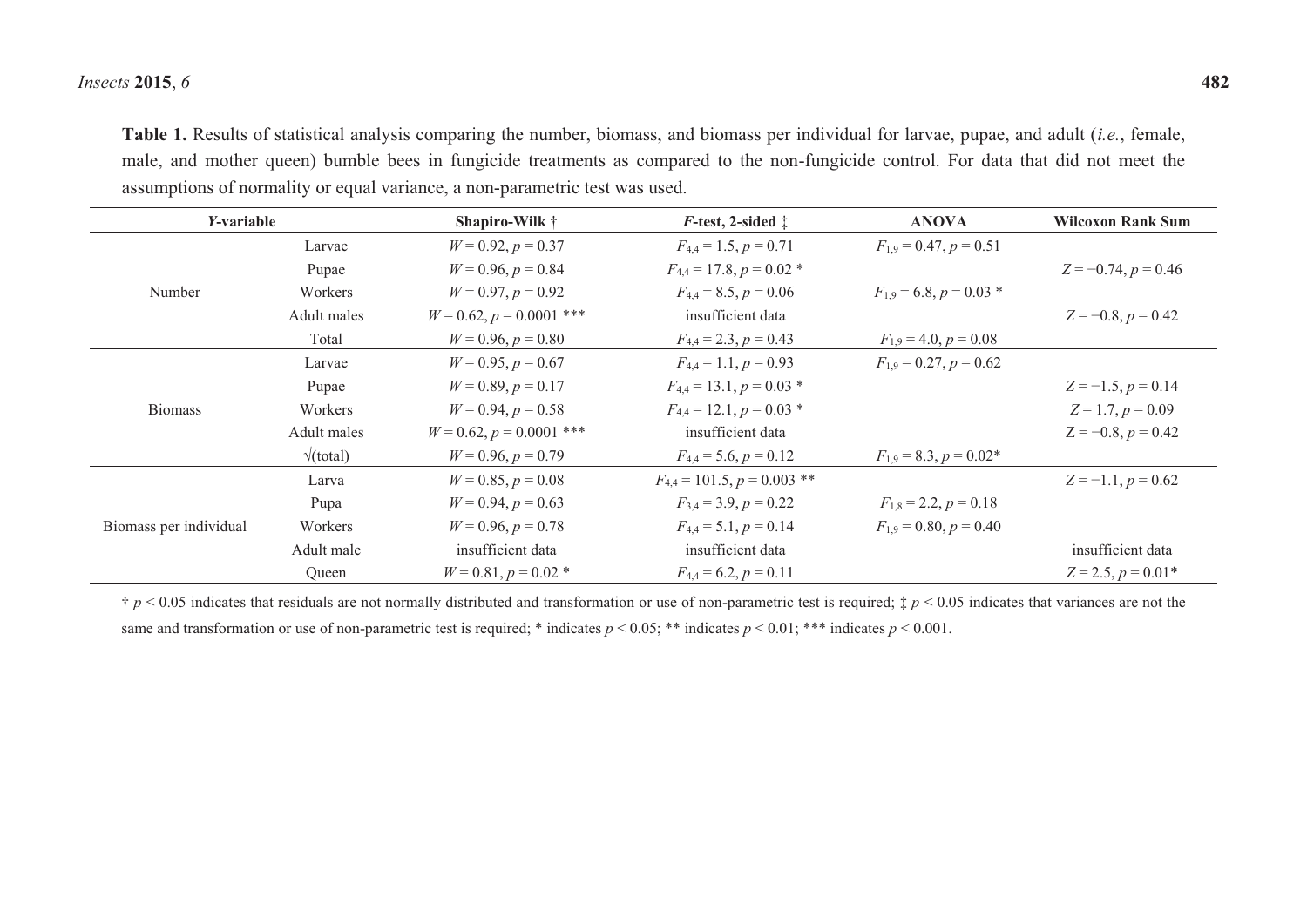

**Figure 1.** Bumble bee colonies exposed to the fungicide chlorothalonil had (**A**) fewer workers, (**B**) lower total bee biomass and (**C**) smaller mother queens than control colonies. Statistics for each life stage comparison can be found in Table 1.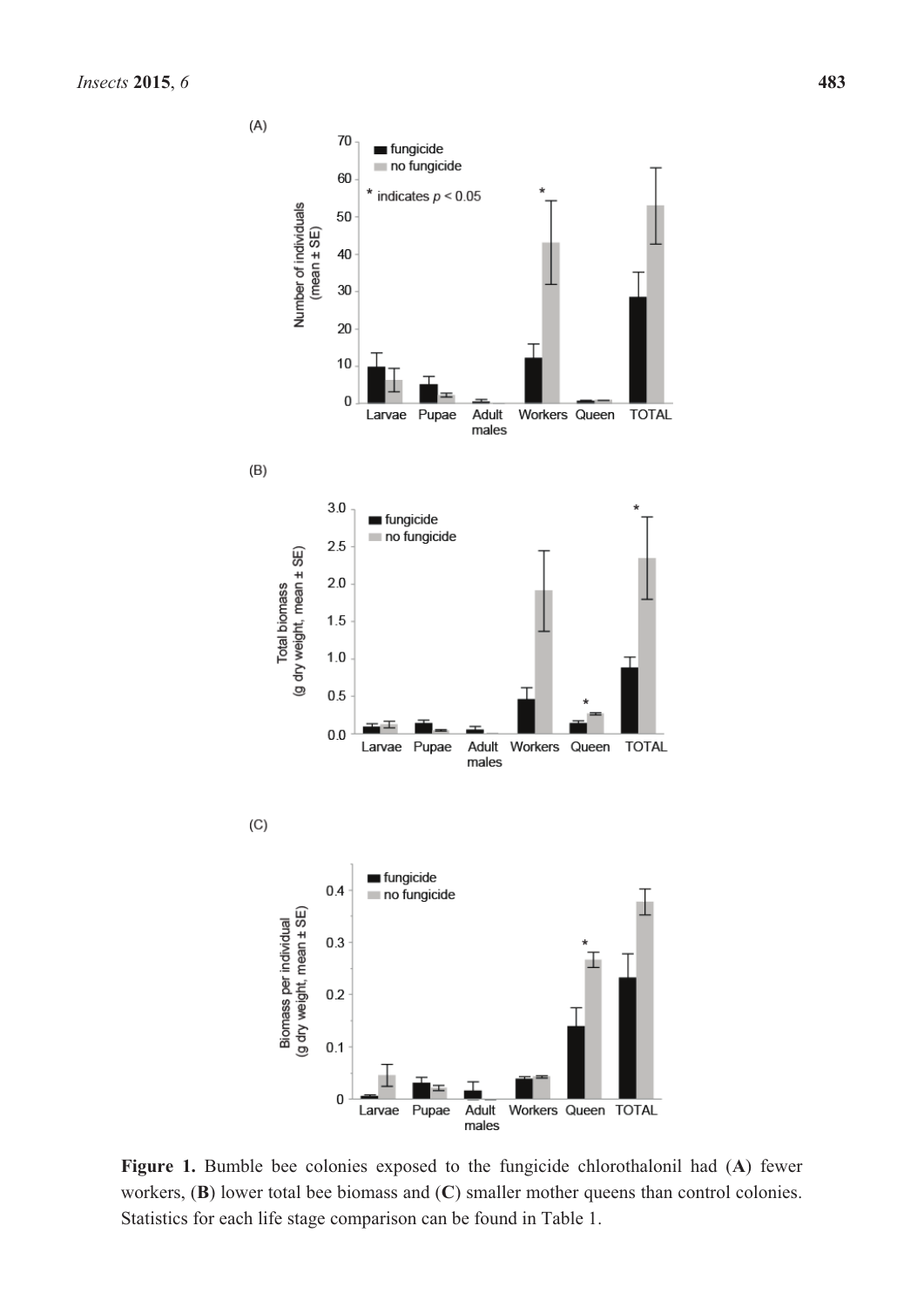Another pattern observed in our study was the significantly lower mother queen weight in colonies exposed to fungicides compared to the no-fungicide controls. Since the fungicide treated colonies also had fewer foragers, it is likely that the mother queens were not receiving sufficient food. Furthermore, a previous study has shown that fungicide exposure results in impaired bee foraging efficiency [23] suggesting that ostensibly unaffected workers may not be collecting adequate resources.

It should be noted that these patterns were observed within large field cages, an unnatural setting for a wild bee species. While this manipulation was critical to confine bee foraging to flowers with fungicide residue, we acknowledge that it likely introduced a degree of contrivance, and thus our results should be viewed in light of this. It should also be noted that any cage-effect was equally applicable to the colonies in the control cages, which were subjected to the same biotic and abiotic circumstances. Another limitation of our study was our relatively small sample sizes (five replications each of the fungicide/no-fungicide treatments). Greater sample sizes are often helpful to distinguish among treatments, particularly where variances are large, but our sample sizes provided adequate data to discern treatment effects. Another element of our study that might have been improved was the inclusion of bee-counts and/or measurement of total bee biomass prior to the start of the experiment. We did measure total colony biomass prior to the start of the study, but we did not specifically weigh or count the bees in each colony. Doing so may have compromised bee health to an unknown degree, so we opted to weigh the entire colony instead. No significant differences were found among any of the founding colonies. Finally, at the conclusion of our study we measured multiple response variables relevant to bee fitness but could not measure queen production because by mid-season, the colonies had not yet begun to produce new queens. However, measurement of mid-season forager abundance represents a closely linked proxy for queen productivity, given that colonies with more foragers are known to produce more queens [38,39].

While previous research suggests that fungicides are not lethal to adult bees [29,31,37], our results demonstrate that fungicide exposure results in smaller colony size in the native North American bumble bee, *Bombus impatiens*. These results suggest that a mechanism other than acute toxicity is responsible for lower colony success. There are many potential factors that may be driving these impacts on *B. impatiens*. One possible mechanism is a disruption of the microbial community associated with bees. Previous researchers have documented strong associations between bees and microbes, including bacteria and fungi, especially yeasts [40,41]. This research suggests that microbes play an important role in the health of bees by, for example, preventing pollen provisions from spoiling and providing added vitamins (e.g., yeasts produce critical B vitamins, [42]) to their diet. If pollen collected by bees is contaminated with fungicides, it stands to reason that the community of beneficial microorganisms, specifically fungi, may be altered, and the digestive and nutritional benefits provided by these microbes could be compromised. One study has already demonstrated changes in the fungal community in pollen collected by honey bees after exposure to fungicides [43] suggesting that similar patterns may be true for other bees. Future research should characterize how fungicide residues may be altering the microbiome of pollen-provisions, and thus the nutrition of native bees.

## **5. Conclusions**

We provide empirical evidence that one particular fungicide, chlorothalonil, can cause significant colony losses in bumble bees. Specifically, we report that the number of worker bees in *Bombus impatiens*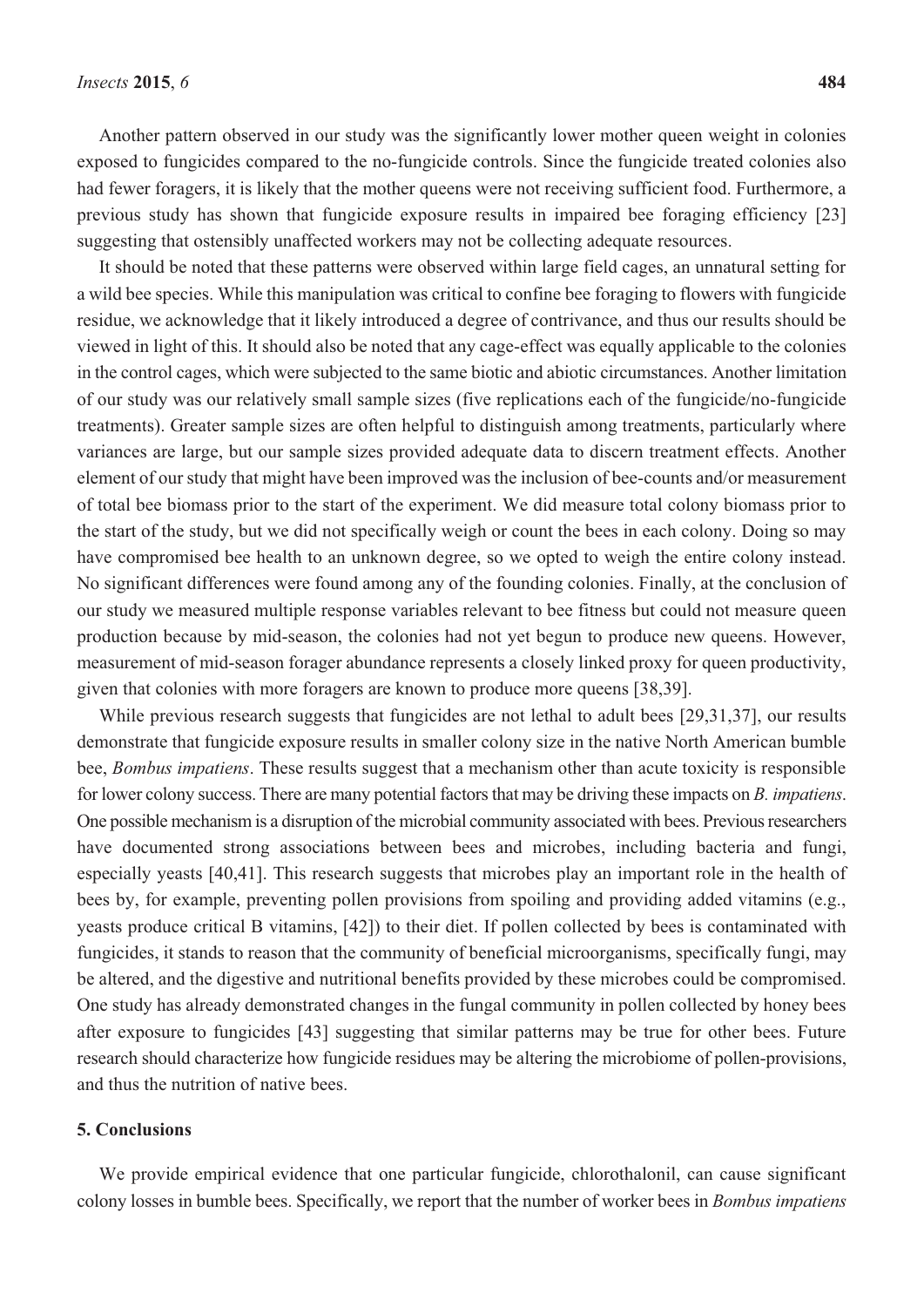colonies was reduced from a mean of 43.2 bees in control cages to 12.2 in fungicide-treated cages. Such losses drove the significant reduction in total colony biomass, a consequence that directly affects the production of new queens in the fall [38,39]. Additionally, the mean weight of mother queens among the fungicide-treated colonies was significantly reduced from that of controls, indicating there were sub-lethal consequences of chlorothalonil. These findings call into question whether fungicides are completely bee-safe for all bee species, and point to the need for further studies examining the acute and chronic impacts of fungicides on native bees. The trade-offs associated with fungicide use during bloom will also likely need to be re-visited.

## **Acknowledgments**

The authors would like to thank the following people for their assistance in the field and lab: Janet van Zoeren, Elissa Chasen, Chris Watson, Scott Lee, Annie Deutsch. We would also like to thank the staff at the West Madison Agricultural Research Station. This work was supported by the University of Wisconsin Vilas Lifecycle Professorship (awarded to S.A.S.) and the USDA-Agricultural Research Service appropriated funds (Current Research Information System #3655-21220-001).

## **Author Contributions**

Hannah R. Gaines-Day, Shawn A. Steffan, and Olivia M. Bernauer conceived and designed the experiments; Olivia M. Bernauer, Hannah R. Gaines-Day, and Shawn A. Steffan performed the experiments; Hannah R. Gaines-Day and Shawn A. Steffan analyzed the data; Hannah R. Gaines-Day, Olivia M. Bernauer, and Shawn A. Steffan wrote the paper.

# **Conflicts of Interest**

The authors declare no conflict of interest.

The founding sponsors had no role in the design of the study; in the collection, analyses, or interpretation of data; in the writing of the manuscript, and in the decision to publish the results.

## **References**

- 1. Klein, A.-M.; Vaissière, B.E.; Cane, J.H.; Steffan-Dewenter, I.; Cunningham, S.A.; Kremen, C.; Tscharntke, T. Importance of pollinators in changing landscapes for world crops. *Proc. R. Soc. B Biol. Sci.* **2007**, *274*, 303–313.
- 2. Ollerton, J.; Winfree, R.; Tarrant, S. How many flowering plants are pollinated by animals? *Oikos* **2011**, *120*, 321–326.
- 3. Cane, J.H.; Schiffhauer, D. Dose-response relationships between pollination and fruiting refine pollinator comparisons for cranberry (*Vaccinium macrocarpon* [Ericaceae]). *Am. J. Bot.* **2003**, *90*, 1425–1432.
- 4. Vicens, N.; Bosch, J. Pollinating efficacy of *Osmia cornuta* and *Apis mellifera* (Hymenoptera: Megachilidae, Apidae) on "red Delicious" apple. *Environ. Entomol.* **2000**, *29*, 235–240.
- 5. Bosch, J.; Kemp, W.P.; Trostle, G.E. Bee population returns and cherry yields in an orchard pollinated with *Osmia lignaria* (Hymenoptera: Megachilidae). *J. Econ. Entomol.* **2006**, *99*, 408–413.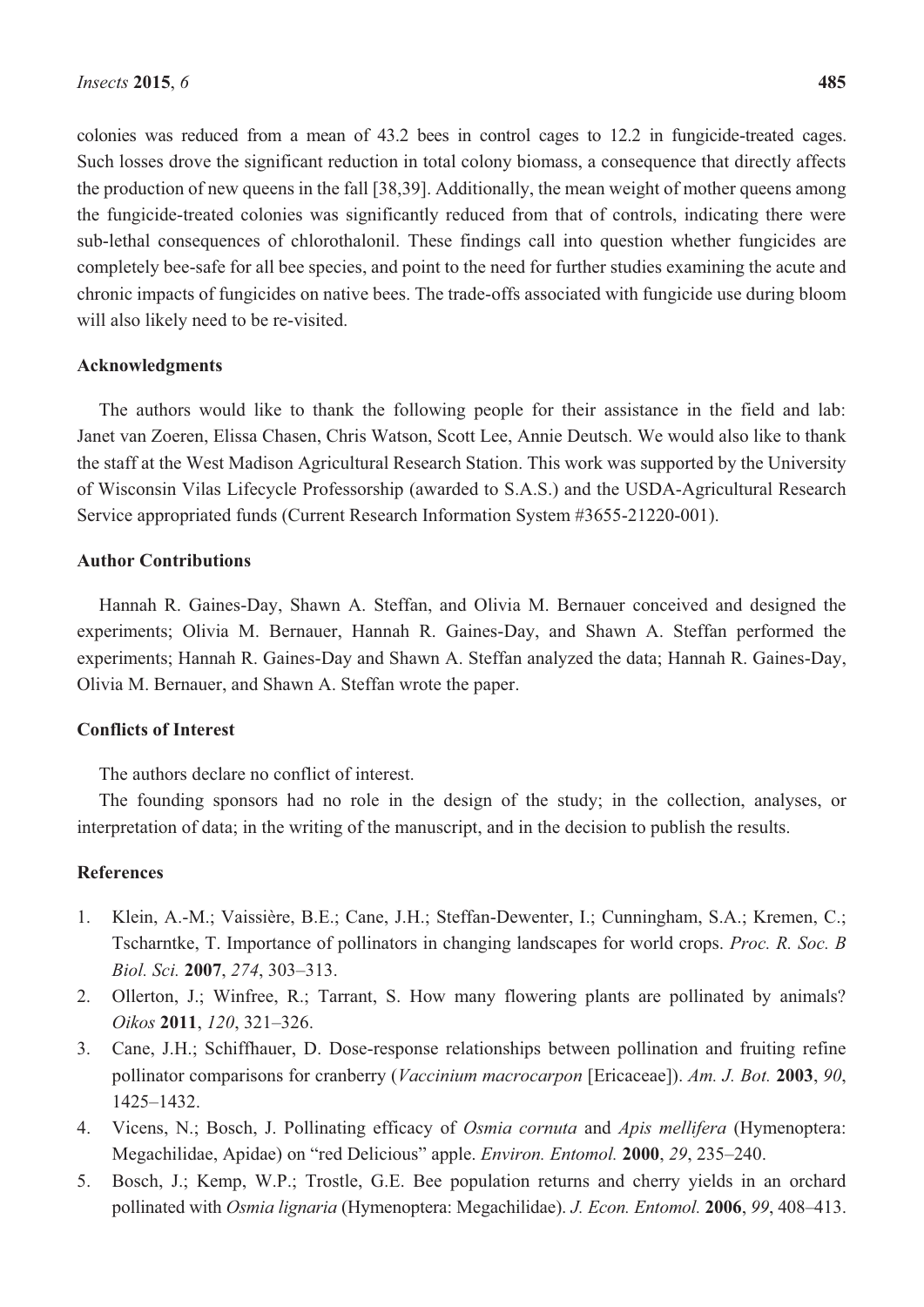- 6. Pitts-Singer, T.L.; Cane, J.H. The Alfalfa Leafcutting Bee, *Megachile rotundata*: The World's Most Intensively Managed Solitary Bee. *Annu. Rev. Entomol.* **2011**, *56*, 221–237.
- 7. Potts, S.G.; Biesmeijer, J.C.; Kremen, C.; Neumann, P.; Schweiger, O.; Kunin, W.E. Global pollinator declines: Trends, impacts and drivers. *Trends Ecol. Evol.* **2010**, *25*, 345–353.
- 8. Ellis, J.D.; Evans, J.D.; Pettis, J. Colony losses, managed colony population decline, and Colony Collapse Disorder in the United States. *J. Apic. Res.* **2010**, *49*, 134–136.
- 9. Bartomeus, I.; Ascher, J.S.; Gibbs, J.; Danforth, B.N.; Wagner, D.L.; Hedtke, S.M.; Winfree, R. Historical changes in northeastern US bee pollinators related to shared ecological traits. *Proc. Natl. Acad. Sci.* **2013**, *110*, 4656–4660.
- 10. Goulson, D.; Lye, G.C.; Darvill, B. Decline and conservation of bumble bees. In *Annual Review of Entomology*; Annual Reviews: Palo Alto, CA, USA, 2008; Volume 53, pp. 191–208.
- 11. Goulson, D.; Nicholls, E.; Botías, C.; Rotheray, E.L. Bee declines driven by combined stress from parasites, pesticides, and lack of flowers. *Science* **2015**, *347*, doi:10.1126/science.1255957.
- 12. Gonzalez-Varo, J.P.; Biesmeijer, J.C.; Bommarco, R.; Potts, S.G.; Schweiger, O.; Smith, H.G.; Steffan-Dewenter, I.; Szentgyoergyi, H.; Woyciechowski, M.; Vila, M. Combined effects of global change pressures on animal-mediated pollination. *Trends Ecol. Evol.* **2013**, *28*, 524–530.
- 13. Johnson, R.M.; Ellis, M.D.; Mullin, C.A.; Frazier, M. Pesticides and honey bee toxicity—USA. *Apidologie* **2010**, *41*, 312–331.
- 14. Mullin, C.A.; Frazier, M.; Frazier, J.L.; Ashcraft, S.; Simonds, R.; vanEngelsdorp, D.; Pettis, J.S. High levels of miticides and agrochemicals in North American apiaries: Implications for honey bee health. *PLoS ONE* **2010**, *5*, e9754.
- 15. Zhu, W.; Schmehl, D.R.; Mullin, C.A.; Frazier, J.L. Four common pesticides, their mixtures and a formulation solvent in the hive environment have high oral toxicity to honey bee larvae. *PLoS ONE* **2014**, *9*, e77547.
- 16. Johnson, R.M.; Dahlgren, L.; Siegfried, B.D.; Ellis, M.D. Acaricide, fungicide and drug interactions in honey bees (*Apis mellifera*). *PLoS ONE* **2013**, *8*, e54092.
- 17. Morandin, L.A.; Winston, M.L.; Franklin, M.T.; Abbott, V.A. Lethal and sub-lethal effects of spinosad on bumble bees (*Bombus impatiens* Cresson). *Pest Manag. Sci.* **2005**, *61*, 619–626.
- 18. Beeing there: The search for pesticides' effect on declining bee colonies moves to the fields. Available online: http://www.scientificamerican.com/article/beeing-there-the-search-for-pesticideseffect-on-declining-bee-colonies-moves-to-the-fields/ (accessed on 17 March 2015).
- 19. Sterk, G.; Heuts, F.; Merck, N.; Bock, J. Sensitivity of non-target arthropods and beneficial fungal species to chemical and biological plant protection products: Results of laboratory and semi-field trials. In Proceedings of the International Symposium on Biolgocial Control of Arthropods, Pucón, Chile, 4–8 March 2013.
- 20. Whitehorn, P.R.; O'Connor, S.; Wackers, F.L.; Goulson, D. Neonicotinoid pesticide reduces bumble bee colony growth and queen production. *Science* **2012**, *336*, 351–352.
- 21. Barbosa, W.F.; de Meyer, L.; Guedes, R.N.C.; Smagghe, G. Lethal and sublethal effects of azadirachtin on the bumblebee *Bombus terrestris* (Hymenoptera: Apidae). *Ecotoxicology* **2012**, *24*, 130–142.
- 22. Ladurner, E.; Bosch, J.; Kemp, W.P.; Maini, S. Assassing delayed and acute toxicity of five formulated fungicides to *Osmia lignaria* Say and *Apis mellifera*. *Apidologie* **2005**, *36*, 449–460.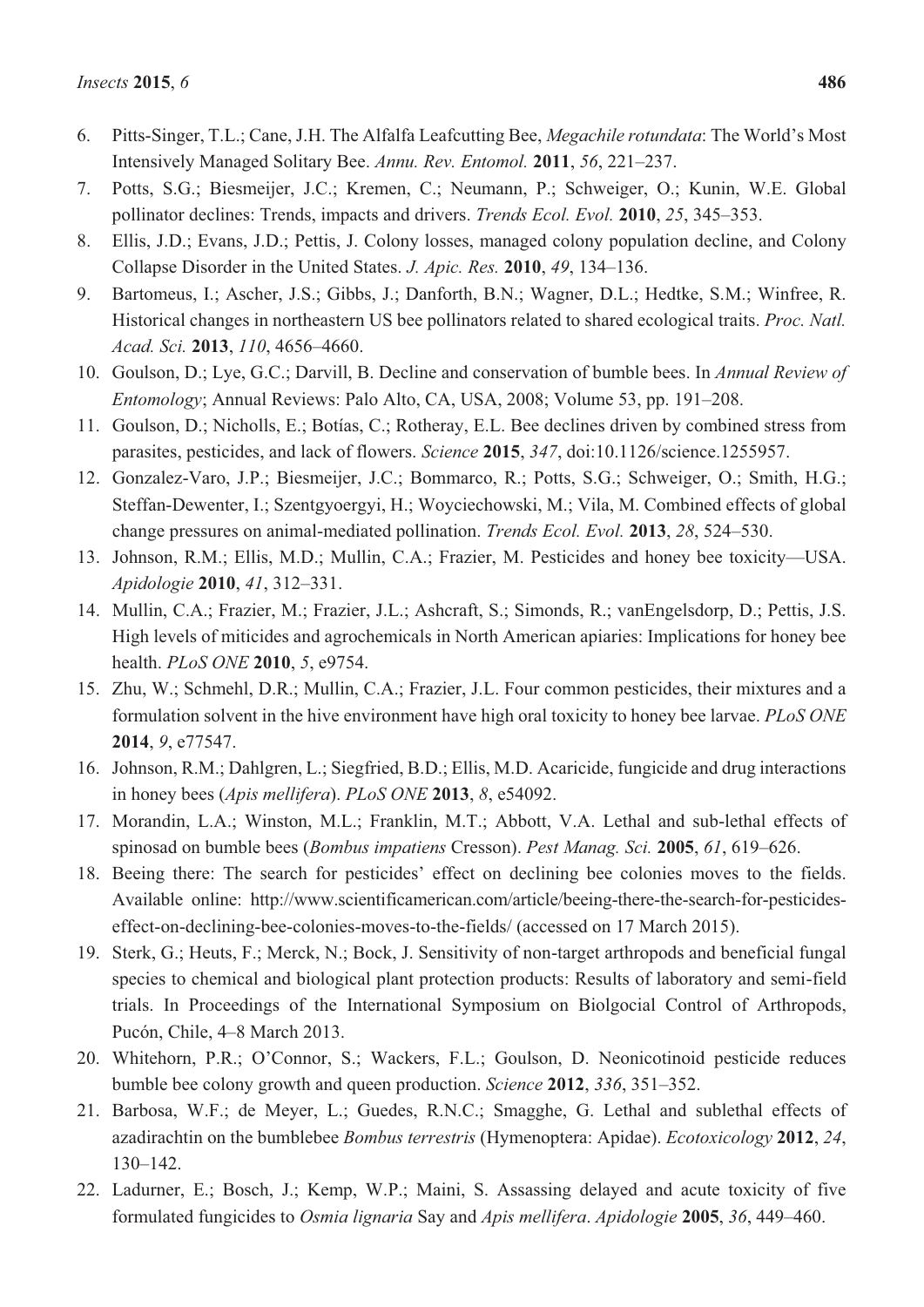- 24. vanEngelsdorp, D.; Evans, J.D.; Donovall, L.; Mullin, C.; Frazier, M.; Frazier, J.; Tarpy, D.R.; Hayes, J., Jr.; Pettis, J.S. "Entombed Pollen": A new condition in honey bee colonies associated with increased risk of colony mortality. *J. Invertebr. Pathol.* **2009**, *101*, 147–149.
- 25. Mussen, E.C.; Lopez, J.E.; Peng, C.Y.S. Effects of selected fungicides on growth and development of larval honey bees, *Apis mellifera* L. (Hymenoptera: Apidae). *Environ. Entomol.* **2004**, *33*, 1151–1154.
- 26. Pettis, J.S.; Lichtenberg, E.M.; Andree, M.; Stitzinger, J.; Rose, R.; vanEngelsdorp, D. Crop pollination exposes honey bees to pesticides which alters their susceptibility to the gut pathogen *Nosema ceranae*. *PLoS ONE* **2013**, *8*, e70182.
- 27. Greenleaf, S.S.; Kremen, C. Wild bee species increase tomato production and respond differently to surrounding land use in Northern California. *Biol. Conserv.* **2006**, *133*, 81–87.
- 28. Scott-Dupree, C.D.; Conroy, L.; Harris, C.R. Impact of currently used or potentially useful insecticides for canola agroecosystems on *Bombus impatiens* (Hymenoptera: Apidae), *Megachile rotundata* (Hymentoptera: Megachilidae), and *Osmia lignaria* (Hymenoptera: Megachilidae). *J. Econ. Entomol.* **2009**, *102*, 177–182.
- 29. Malone, L.A.; Scott-Dupree, C.D.; Todd, J.H.; Ramankutty, P. No sub-lethal toxicity to bumblebees, *Bombus terrestris*, exposed to Bt-corn pollen, captan and novaluron. *N. Z. J. Crop Hortic. Sci.* **2007**, *35*, 435–439.
- 30. Survilene, E.; Raudonis, L.; Jankauskiene, J. Investigation of pesticides effect on pollination of bumblebees in greenhouse tomatoes. *Sci. Works Lith. Inst. Hortic. Lith. Univ. Agric.* **2009**, *28*, 235–241.
- 31. Elston, C.; Thompson, H.M.; Walters, K.F.A. Sub-lethal effects of thiamethoxam, a neonicotinoid pesticide, and propiconazole, a DMI fungicide, on colony initiation in bumblebee (*Bombus terrestris*) micro-colonies. *Apidologie* **2013**, *44*, 563–574.
- 32. Gianessi, L.; Reigner, N. The value of fungicides in U.S. crop production. Available online: http://croplife.intraspin.com/Pesticides/paper.asp?id=442 (accessed on 5 March 2015)
- 33. Van Scoy, A.R.; Tjeerdema, R.S. Environmental fate and Toxicology of chlorothalonil. *Rev. Environ. Contam. Toxicol.* **2014**, *232*, 89–105.
- 34. Koch, P.L.; Stier, J.C.; Senseman, S.A.; Sobek, S.; Kerns, J.P. Modification of a commercially-available ELISA kit to determine chlorothalonil and iprodione concentration on golf course turfgrass. *Crop Prot.* **2013**, *54*, 35–42.
- 35. De Ibarra, N.H.; Philippides, A.; Riabinina, O.; Collett, T.S. Preferred viewing directions of bumblebees (*Bombus terrestris* L.) when learning and approaching their nest site. *J. Exp. Biol.* **2009**, *212*, 3193–3204.
- 36. SAS Institute Inc. *JMP Pro 10*; SAS Institute Inc.: Cary, NC, USA, 2007.
- 37. Everich, R.; Schiller, C.; Whitehead, J.; Beavers, M.; Barrett, K. Effects of Captan on *Apis mellifera* brood development under field conditions in California almond orchards. *J. Econ. Entomol.* **2009**, *102*, 20–29.
- 38. Heinrich, B. *Bumblebee Economics*; Harvard University Press: Cambridge, MA, USA, 2004.